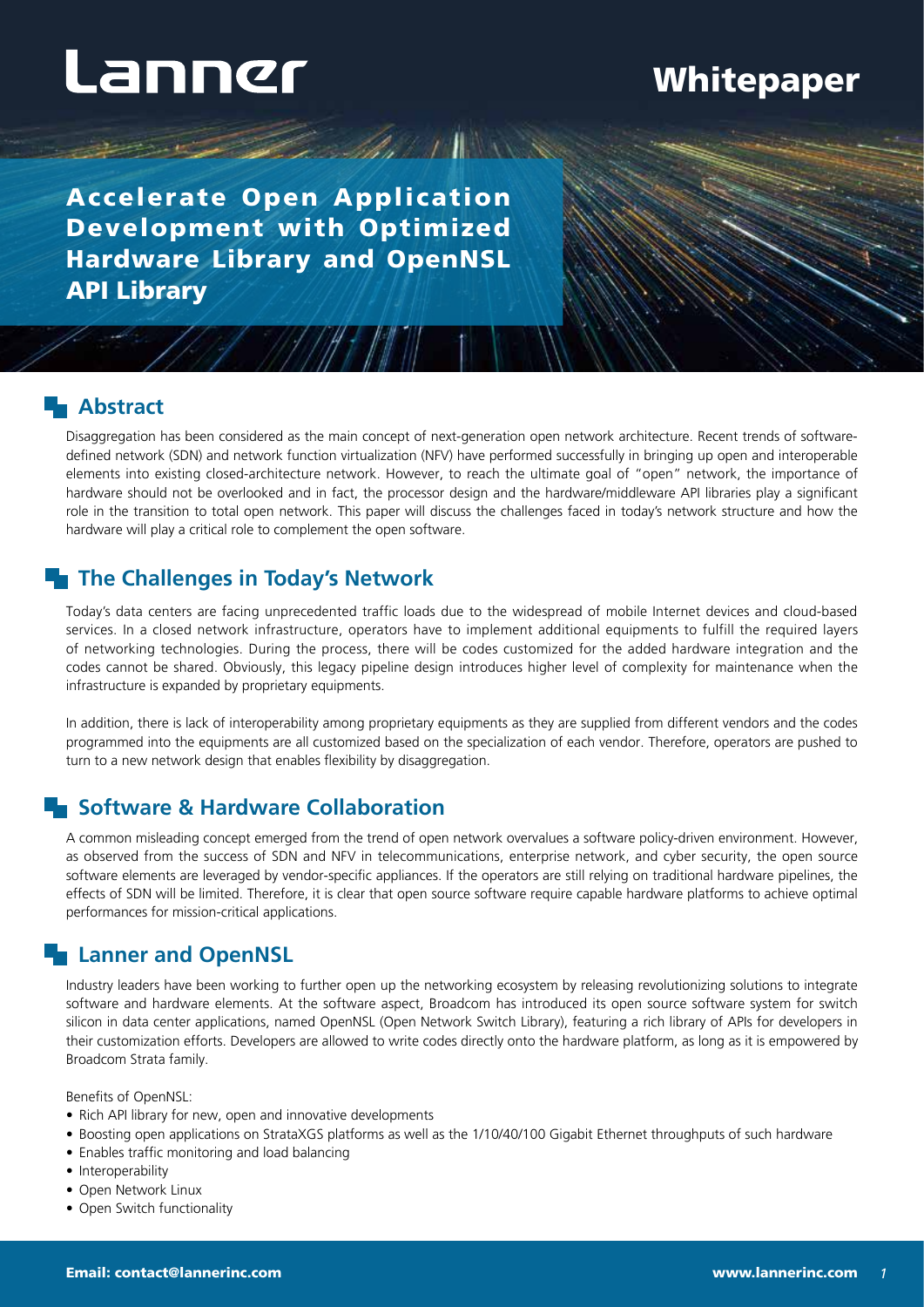## Whitepaper

Accelerate Open Application Development with Optimized Hardware Library and OpenNSL API Library

In terms of hardware, the physical platform is ideally based on Intel x86 open architectures that can be programmable for customized applications. Performance-wise, the hardware platform shall be empowered by high-performance CPUs and DDR memories to boost the application. For example, Lanner's HTCA-6000 series are empowered by Intel® Xeon® E5-2690 v3/v4 CPUs, DDR4 memory and Broadcom StrataXGS switch silicon, capable of running Broadcom OpenNSL.

 $\mathscr{A}_{\mathscr{A}}$ 

Together with Broadcom OpenNSL, Lanner's HTCA-6000 series can accelerate deployment time with built-in hardware library for device driver enabling based on the kernel versions in specific environments or applications, including

- Linux kernel-dependency device driver module (.ko) Lanner can customize OpenNSL package for client's specific kernel version and the corresponding contents.
- OpenNSL shared library (.so) The shared library allows developers to seek sample codes over OpenNSL, a rich library of Open APIs.
- Pre-built binary of sample codes to demonstrate OpenNSL features
- The sample codes can serve as SDK for customization purposes when deploying network functions, such as example\_le\_firewall, example\_trunk, or example\_vxlan.

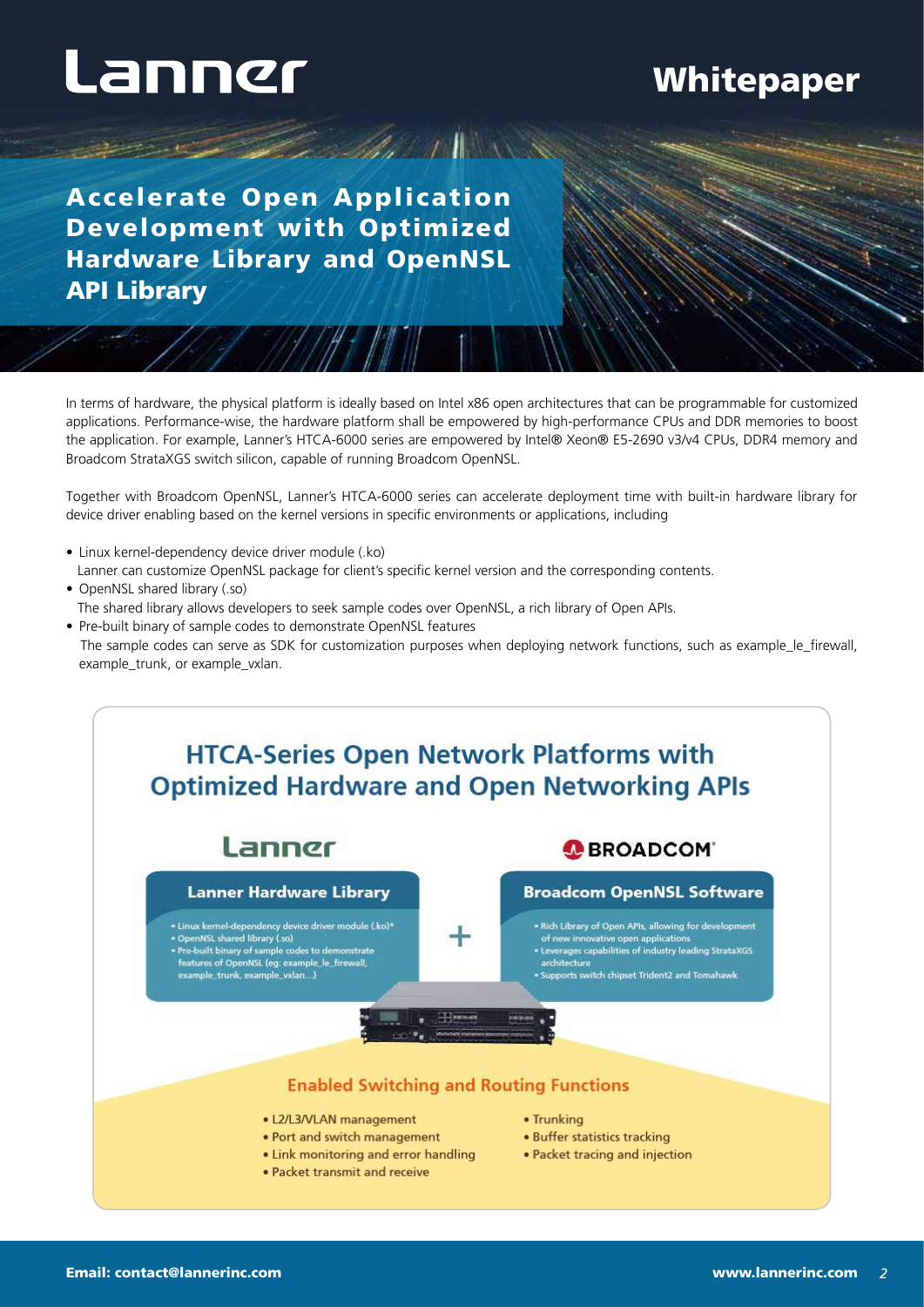## Whitepaper

Accelerate Open Application Development with Optimized Hardware Library and OpenNSL API Library

WAA FIN

#### **Featured Products**

**HTCA-6200**



#### **High Availability Chassis 2U Telecom Network Appliance with 2 x86 CPU Blades and 2 I/O Blades**

- High availability, full redundancy and extreme high performance
- 2 CPU blades in the rear, per blade supports up to 2 Intel® Xeon® E5-2690 v3/v4 CPUs and 16x DDR4
- BCM StrataXGS™ Trident-II/II+ BCM56854/56860 Switch Fabric with 720/1280 Gbps
- 2 x Swappable I/O blades in front, supporting up to 2 switch blades or Ethernet blade configuration
- Redundant power supply and removable fan module
- NEBS compliant design

### **Lanner Platform Porting with OpenNSL**

To accelerate open application development, Lanner has conducted tests about porting steps. Please keep in mind that system requirements are important references for the porting configurations, especially the hardware requirements.

111111

## **System Requirements**

| Hardware         |                                                              |
|------------------|--------------------------------------------------------------|
| Motherboard      | Lanner HTCA platforms with dual CPU sockets                  |
| <b>CPU</b>       | Intel® Xeon ® CPU E5-2670 @ 2.60GHz                          |
| Switch board     | SX-10a (Broadcom Trident2)                                   |
| Software         |                                                              |
| Operating System | CentOS 7.2 x86_64 [Kernel: 3.10.0-327.36.3.e17.x86_64]       |
| OpenNSL          | opennsl-3.2.0.5-cdp-lanner-x86-trident2-sx10a-cent72.tar.bz2 |